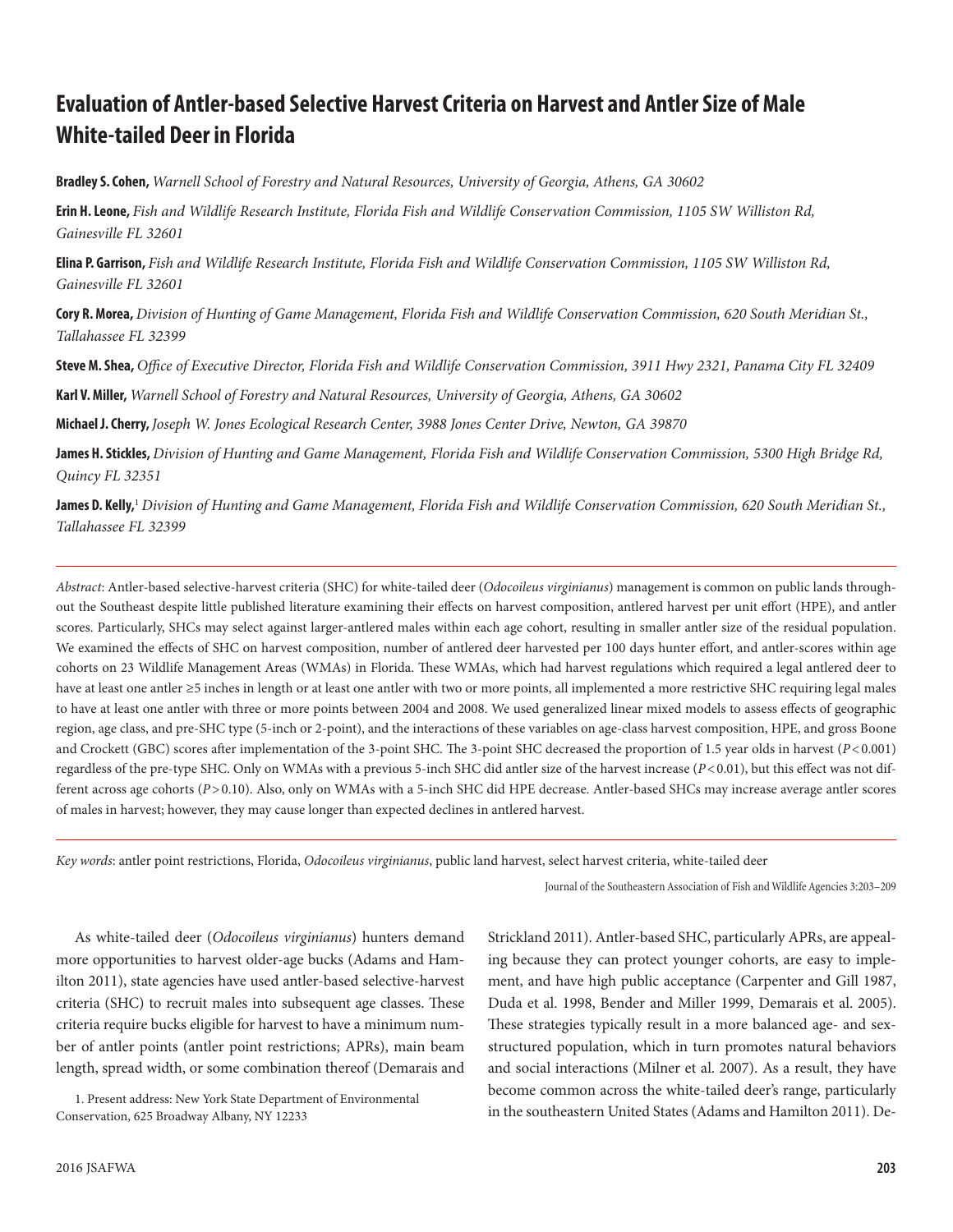spite the benefits, some hunters are opposed to antler-based SHC because it may reduce harvest opportunities (Duda et al. 1998). Also, antler-based SHCs may negatively affect mean antler size within cohorts by disproportionately selecting larger-antlered and/ or protecting smaller-antlered young males (Strickland et al. 2001, Demarais et al. 2005). In Mississippi for example, an antler-based SHC which decreased harvest representation of 1.5-year-old males from 72% to 37%, also was related to an 11%–17% decline in antler size of 2- and 3-year-old deer in subsequent years (Strickland et al. 2001). Although this decline in antler size occurred on the majority of areas where it was implemented, the magnitude varied across soil type and habitat quality (Demarais et al. 2005).

Antler characteristics fluctuate within and across cohorts, making protection of entire cohorts difficult. Antler development is influenced by age, genetics, environmental conditions, and individual nutrition (Lukefahr and Jacobson 1998, Kruuk et al. 2002). In the southeastern United States, the amount of poor and sub-optimal quality forage is more pronounced than elsewhere in its range and environmental conditions can be highly variable (Deifenbach and Shea 2011), making protection of age classes across broad landscapes a challenge. For example, in Florida the abundance of forages with low nutritional quality, coupled with mild winters and asynchronous fawning periods within and among regions of the state, exacerbates protection of age classes (Diefenbach and Shea 2011). A delayed birth date relative to the population norm may detrimentally effect body size and antler characteristics for the first three years of a deer's life (Shea et al. 1992, Jacobson 1995, Gray et al. 2002), further clouding statewide or even regional application of an antler-based SHC as a tool to protect young deer in the Southeast.

Antler-based SHCs can apply selective pressure on individuals with antler characteristics on the right-side of the normal distribution (Strickland et al. 2001, Demarais and Strickland 2011). Theoretically, intense harvest of larger-antlered yearling males could negatively affect average antler characteristics of surviving cohorts in subsequent seasons (Demarais and Strickland 2011), and if these pressures are consistent across time, physical and life history traits could be affected (Hutchings 2004, Olsen et al. 2004, Allendorf and Hard 2009). In addition, SHC can create management issues related to decreased harvest per unit effort or unintended increases on female harvest. Despite these potential impacts, research concerning the effects of antler-based SHCs on antler characteristics and hunter success in the Southeast seems to be limited to two related publications in Mississippi (Strickland et al. 2001, Demarais et al. 2005), but studies continue to speculate about its possible negative consequences on mean antler sizes (e.g., Hewitt et al. 2014).

In 1994, the Florida Fish and Wildlife Conservation Commission (FWC) implemented a statewide SHC requiring males to have one antler at least 5 inches in length (hereafter 5-inch), protecting on average 44% of yearling males, but up to 65% of yearlings on some WMAs. (J. D. Kelly, Florida Fish and Wildlife Conservation Commission, unpublished data). Shortly thereafter, in response to Shea and Vanderhoof (1999), which indicated cohort antler size degradation due to selective pressures on the yearling age class, some wildlife management areas (WMAs) adopted SHCs requiring antlered deer to have two or more 1-inch points on at least one side (hereafter 2-point) to be legally harvested. Based on historic hunter harvest data, this 2-point SHC would protect on average 64% of 1.5- and 18% of 2.5-year-old males across all WMAs. Beginning in 2004, FWC implemented a more restrictive SHC requiring legal antlered deer to have at least one antler with three or more 1-inch points (hereafter 3-point) across its WMAs. This 3-point SHC should have protected on average 83% of 1.5- and 44% of 2.5-year-old males respectively across all WMAs (J. D. Kelly, Florida Fish and Wildlife Conservation Commission, unpublished data). This provided a unique opportunity to examine if implementing more restrictive SHC (3-point) on areas where less restrictive SHCs (5-inch or 2-point) already existed reversed degradation of cohort antler sizes as suggested by Shea and Vanderhoof (1999). We examined how varying SHC affected mean antler quality of the surviving cohorts and if implementation of the more restrictive SHC affected age composition of the harvest, antlered harvest per unit effort (HPE), and mean gross Boone and Crockett scores of the harvest across public lands in Florida.

#### **Methods**

We compiled deer harvest data from 23 WMAs across Florida (Figure 1). Each WMA operated multiple short-term hunts each year and allowed hunting for hunt-specific quota permit holders and their guests only. All harvest data were collected at WMA check-stations by trained technicians and/or biologists. For all male deer harvested, we recorded an estimate of age (Severinghaus 1949) and several antler measurements. Whenever permissible by hunters, jawbones were extracted so age could be more carefully estimated. When jawbone extraction was not permissible, checkstation operators estimated age on-site via oral examination of tooth replacement and wear and/or other morphological characteristics. Whether or not the jawbone was extracted was a required data field for each deer examined. We recorded the length of the inside spread, number of points ≥1 inch, beam lengths, and basal circumferences for each antler (see Strickland et al. 2013 for more details). HPE for each WMA was calculated by dividing the number of antlered deer harvested by the total number of quota permits divided by 100. We examined harvest data for each WMA five years before and all years after the new SHC was implemented through the end of the 2012–13 hunting season.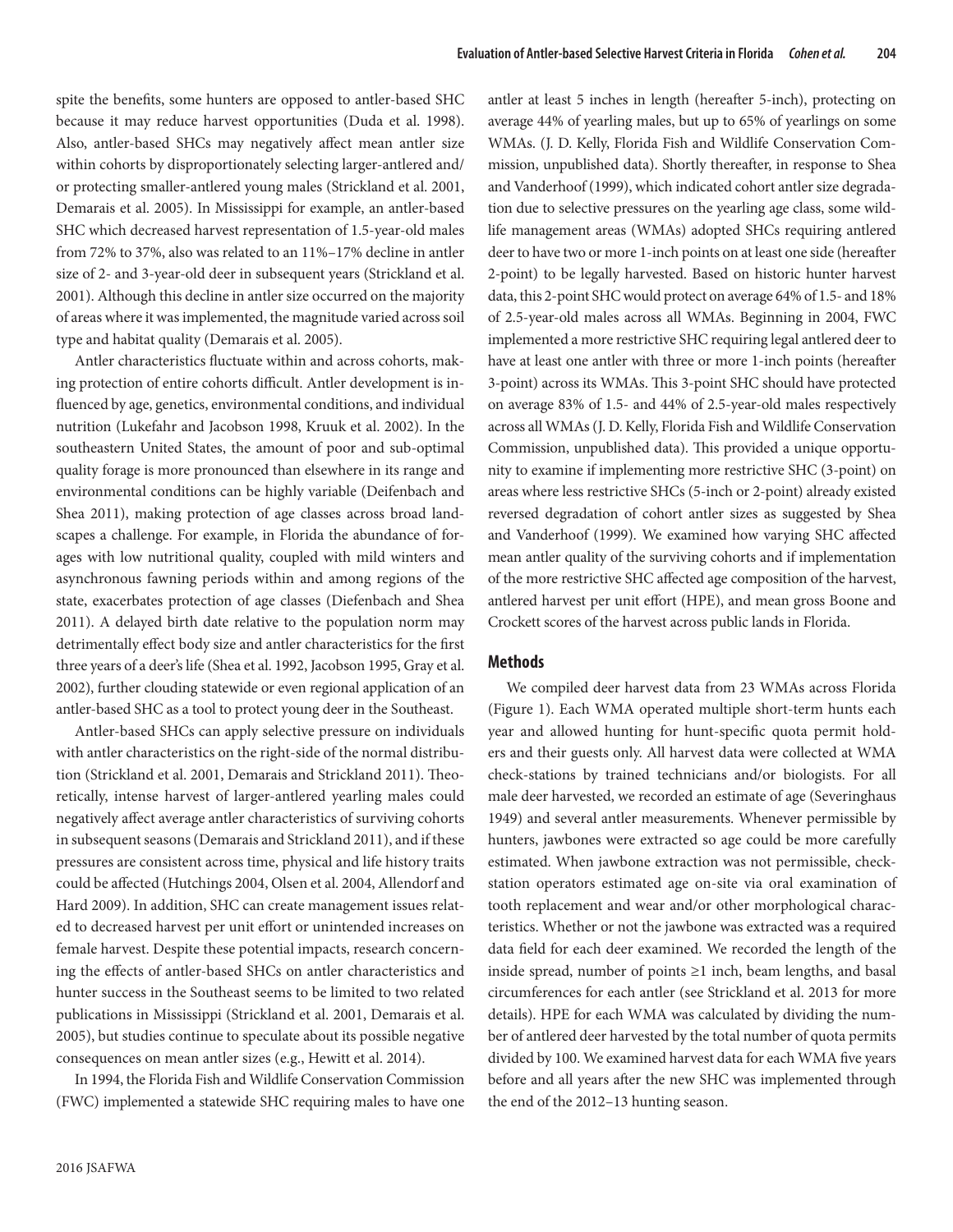

Figure 1. Locations of Wildlife Management Areas (WMAs) where harvest data was collected to determine the effects of antler-based selective-harvest restrictions on age-specific harvest composition of antlered individuals, antlered harvest per unit effort, and average gross Boone and Crockett antler scores. WMAs were initially under restrictions protecting either males with a 5-inch antler spike (5-inch) or two 1-inch points (2-point). Beginning in 2004, antler-based selective-harvest criteria requiring legal to harvest male deer have three 1-inch points on at least one antler side was implemented and allowed for examination of the effects of more-restrictive harvest criteria on characteristics of antlered harvest.

We categorized all harvest data based on the treatment period (i.e., pre- or post-3-point SHC), pre-type SHC (i.e., 5-inch or 2-point), and region (Figure 1). Regions were based on broad differences in soil and habitat and were the administrative units for management of WMAs. Although breeding and birthing dates of deer vary widely across Florida, they are relatively uniform within regions. Thus, examining our data within regions helped us control for effects of birthing dates on antler expression. To examine the impact of changing antler restrictions on the composition of cohorts in the harvest, we looked at harvest in each year on each WMA. We built a generalized linear mixed model to examine the fixed effects of treatment period, pre-treatment type, region (northwest, northcentral, northeast, southwest, and south), and age class (1.5-, 2.5-, 3.5-, and  $\geq$ 4.5-year-old) on harvest proportion, assuming a binomial distribution. To account for variation

between sampling location and multiple seasons of data within each selective-harvest regime on each WMA, we included WMA as a random variable and a repeated measures covariance structure for year.

We also examined the impact of antler restrictions on HPE. Because of the nature of the data (positive and skewed ratio values) we used a generalized linear mixed model with a gamma distribution to test for the fixed effects of region, treatment period, pre-type SHC, and their interaction. Again, WMA was included in the analysis as a random variable and year as a repeated measure. Because the gamma distribution does not include zero values we excluded the six zero observations from the analysis from the total of 689 observations.

To assess the impact of our SHCs on mean gross Boone & Crockett scores within cohorts and within the total harvest, we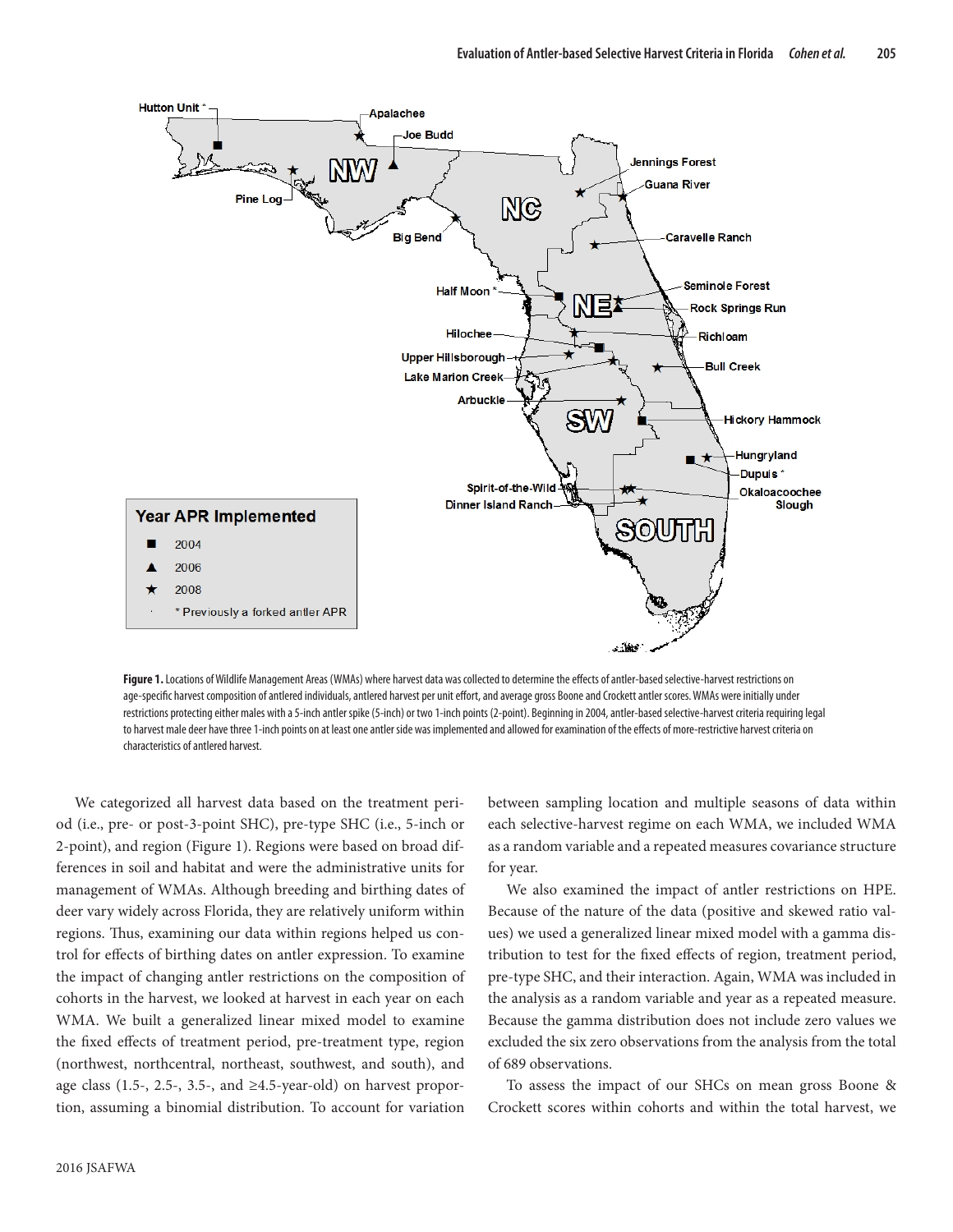first removed all deer from which the jawbone was not extracted. From our pre-treatment sample, individuals not meeting the new harvest criteria (the 3-point SHC) were removed. To ensure standardization, all deer born prior to treatment implementation were removed from the post-treatment sample. We then calculated an estimated gross Boone and Crocket score for each deer (Strickland et al. 2013). We built a linear mixed model to test the fixed effects of age class, pre-type, treatment, region, and all potential interactions as fixed factors on gross Boone and Crocket scores. As with our previous models we included WMA as a random effect and year as a repeated measure. All analyses were performed using SAS (2011). For each model we started with a global model including all possible pair-wise interactions. Insignificant interactions were removed from the analysis in a backwards step-wise process to ensure these interactions did not obscure interpretation of remaining relevant effects. We then used the final model to calculate predicted population means and standard error of the mean (SEM; Table 1), and examined statistical significance within fixed effects using

Table 1. Mean  $\pm$  standard error (SE) Gross Boone and Crockett (GBC) scores of harvested male whitetailed deer across five different regions in Florida. Deer were aged using tooth wear and replacement (Severinghaus 1949) and GBC scores were estimated using the equation from Strickland et al. (2013). Deer were harvested on wildlife management areas across Florida pre- and post-implementation of selective harvest criteria (SHC) requiring males to have at least one antler side with three one-inch points to be eligible for harvest. Prior to the 3-point SHC, all WMAs were under SHC requiring males to have one antler at least 5 inches in length or two one-inch points on at least one side to be legally harvested. For these statistics, deer harvested from WMAs were pooled into regions which shared similar soil and habitat characteristics as well as breeding dates.

|                  | Age class | <b>Gross Boone and Crockett score (inches)</b> |               |                  |               |
|------------------|-----------|------------------------------------------------|---------------|------------------|---------------|
| Region           |           | Pre-3-point SHC                                |               | Post-3-point SHC |               |
|                  |           | $\mathbf n$                                    | Mean $\pm$ SE | $\mathbf n$      | Mean $\pm$ SE |
| Northcentral     | 1.5       | 3                                              | $36 \pm 7.2$  | 9                | $59 \pm 6.4$  |
|                  | 2.5       | 48                                             | $65 \pm 2.5$  | 55               | $69 \pm 2.3$  |
|                  | 3.5       | 60                                             | $85 \pm 2.0$  | 44               | $76 \pm 2.7$  |
|                  | $4.5+$    | 36                                             | $94 \pm 3.9$  | 28               | $89 \pm 3.4$  |
| <b>Northeast</b> | 1.5       | 111                                            | $53 + 1.4$    | 113              | $55 \pm 1.2$  |
|                  | 2.5       | 428                                            | $71 \pm 0.8$  | 510              | $76 \pm 0.8$  |
|                  | 3.5       | 273                                            | $85 \pm 1.2$  | 269              | $88 \pm 1.1$  |
|                  | $4.5+$    | 149                                            | $99 \pm 1.4$  | 73               | $102 \pm 1.9$ |
| <b>Northwest</b> | 1.5       | 42                                             | $57 + 2.9$    | 53               | $55 \pm 1.7$  |
|                  | 2.5       | 136                                            | $72 \pm 1.5$  | 302              | $74 \pm 1.0$  |
|                  | 3.5       | 63                                             | $87 + 2.5$    | 102              | $89 + 1.6$    |
|                  | $4.5+$    | 22                                             | $85 \pm 4.4$  | 19               | $94 \pm 4.4$  |
| South            | 1.5       | 39                                             | $57 + 3.1$    | 89               | $57 \pm 1.4$  |
|                  | 2.5       | 57                                             | $72 \pm 2.3$  | 181              | $72 \pm 1.3$  |
|                  | 3.5       | 28                                             | $85 \pm 3.1$  | 78               | $91 \pm 1.7$  |
|                  | $4.5+$    | 25                                             | $96 \pm 3.2$  | 38               | $96 \pm 2.4$  |
| Southwest        | 1.5       | $\overline{7}$                                 | $43 \pm 6.6$  | 16               | $52 \pm 2.8$  |
|                  | 2.5       | 33                                             | $68 \pm 3.0$  | 40               | $75 + 2.9$    |
|                  | 3.5       | 13                                             | $83 \pm 8.0$  | 35               | $91 \pm 3.5$  |
|                  | $4.5+$    | 5                                              | $87 \pm 11.6$ | 5                | $112 \pm 8.2$ |

least-squares means comparisons. We chose a relatively liberal alpha level  $(\alpha < 0.10)$  given the highly variable and observational nature of the data, and the fact that we were more concerned about Type II errors than Type I.

## **Results**

There was a significant interaction between age class and treatment period  $(F_{3,686} = 37.85, P < 0.0001;$  Figure 2) suggesting the 3-point SHC changed the age composition of the harvest. The proportion of harvest across age classes differed by region  $(F_{12,686}=2.99,$ *P*=0.0004) regardless of treatment period and pre-type SHC. Harvest composition was not different between pre-type SHCs  $(F<sub>1,686</sub> = 1.60, P = 0.20)$ , nor was its effect size dependent on age class  $(F_{3,676}=1.52, P=0.20)$ , region  $(F_{2,676}=1.46, P=0.23)$ , or treatment period ( $F_{1,676}$ =0.07, *P*=0.79). Thus, harvest proportions across age classes changed between treatment periods, but the change was independent of pre-type SHC.

Antlered HPE did not differ between pre-type SHCs ( $F_{1,17.94}$ = 0.64,  $P=0.43$ ) or among regions ( $F_{4,18,11}=0.24$ ,  $P=0.91$ ). Nor did the effect size of region on HPE depend on the treatment period ( $F_{4,38.87}$ =1.37, *P*=0.26) or the pre-type SHC ( $F_{3,14.98}$ =0.29, *P*=0.83). However, the effect size of treatment period on HPE depended on the pre-type SHC ( $F_{1,38,59}$ =3.66, *P*=0.06), suggesting the difference in HPE post-3-point SHC implementation was dependent on whether the WMA had a 5-inch SHC or 2-point SHC prior to the 3-point SHC. Specifically, HPE did not differ pre- and post-treatment period on WMAs with a 2-point pre-type



**Figure 2.** Predicted proportion (± SEM) of harvest of male white-tailed deer of different age cohorts during antler-based selective-harvest criteria of 5 inches, and after change of selective harvest criteria to three antler points on one side (3-point SHC). Immature males (1.5 years old) were better protected with the second selective harvest criteria. Different letters over each bar represent statistical differences in estimated population means (*P* < 0.10).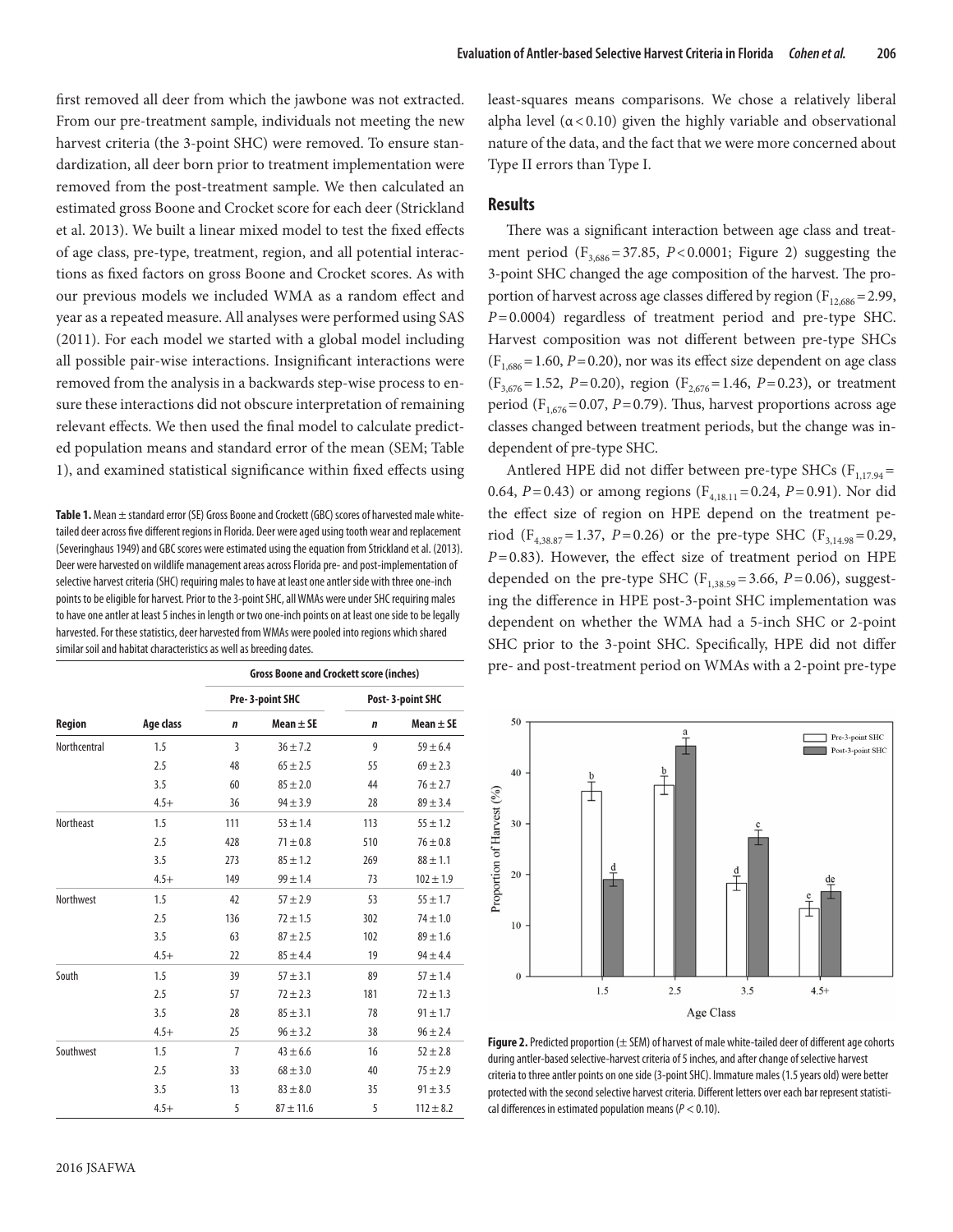

**Figure 3.** Observed gross Boone and Crockett scores in inches (± SD) of different age classes of male white-tailed deer before and after the implementation of an antler-based selective-harvest criteria (SHC) requiring legal to harvest male deer have three 1-inch points on at least one antler side (3-point SHC). The SHC was more restrictive than the SHCs which had already been in place, and was successful in protecting more 1.5-year-old deer. Average antler-size within standing cohorts at least 2.5 years old and older did not increase after providing increased protection for larger-antlered 1.5 year olds.

SHC (pre-treatment =  $3.07 \pm 1.13$ ; post-treatment =  $3.19 \pm 1.13$  antlered deer harvested per 100 hunter permits), but decreased from  $2.66 \pm 0.45$  to  $2.00 \pm 0.34$  antlered deer harvested per 100 hunter permits on WMAs with a 5-inch pre-type SHC.

After filtering our sample, we included records from 3,637 male white-tailed deer in our GBC analysis (Table 1). We found no differences in GBC scores across regions ( $F_{4,16,1}$  = 0.28, *P* = 0.88), nor did region's effect size depend on treatment period ( $F_{4,530}$  = 0.96, *P* = 0.43), age class (F<sub>12,529</sub>=1.43, P=0.15;), or pre-type SHC (F<sub>1142</sub>=1.86, *P*=0.19; Table 1). As expected GBC score differed among age classes  $(F<sub>3,550</sub> = 378.29, P < 0.001$ ; Figure 3). The effect size of age class on GBC scores did not depend on the treatment period ( $F_{3,527}$ =4.51, *P*=0.65), nor pre-type SHC (F<sub>2,12.6</sub>=0.06, *P*=0.93). However, the effect size of the treatment period on GBC scores depended on the pre-type SHC from which the deer was harvested  $(F<sub>1.549</sub>=4.51,$ *P*=0.03). Implementation of the 3-point SHC had different effects on GBC scores between WMAs with a 5-inch pre-type SHC and a 2-point pre-type SHC (Figure 4). Thus, only on WMAs with the 5-inch pre-type SHC was there an increase in GBC scores in the harvest, regardless of region (Figure 5). Specifically, implementation of the 3-point SHC had no significant effect on average GBC scores for WMAs with a 2-point pre-type SHC, whereas GBC scores increased an average of 3.52 inches for WMAs with a 5-inch pre-type SHC.



**Figure 4.** Predicted population mean (± SEM) Gross Boone and Crockett scores in inches before (pre) and following (post) the implementation of selective-harvest criteria (SHC) to three 1-inch points on one side of a male white-tailed deer's antler (3-point SHC) in Wildlife Management Areas (WMAs) previously protecting either males with a 5-inch antler spike (5-inch) or a antler side with two 1-inch points (2-point). When antler restrictions were changed for all WMAs, average gross Boone and Crockett scores only statistically increased in areas previously with a 5-inch SHC. Different letters over each bar represent statistical differences in estimated population means (*P* < 0.10).



**Figure 5.** Observed gross Boone and Crockett score in inches (± SD) for males harvested on 20 wildlife management areas (WMAs) across Florida which had previously required legal-to-harvest males have at least one 5-inch antler. All WMAs subsequently imposed rules requiring legal-to-harvest males have at least one antler with three or more 1-inch points (3-point SHC). Observed scores increased across age classes, and pre- and post-comparisons within age classes were not statistically different (*P* > 0.10).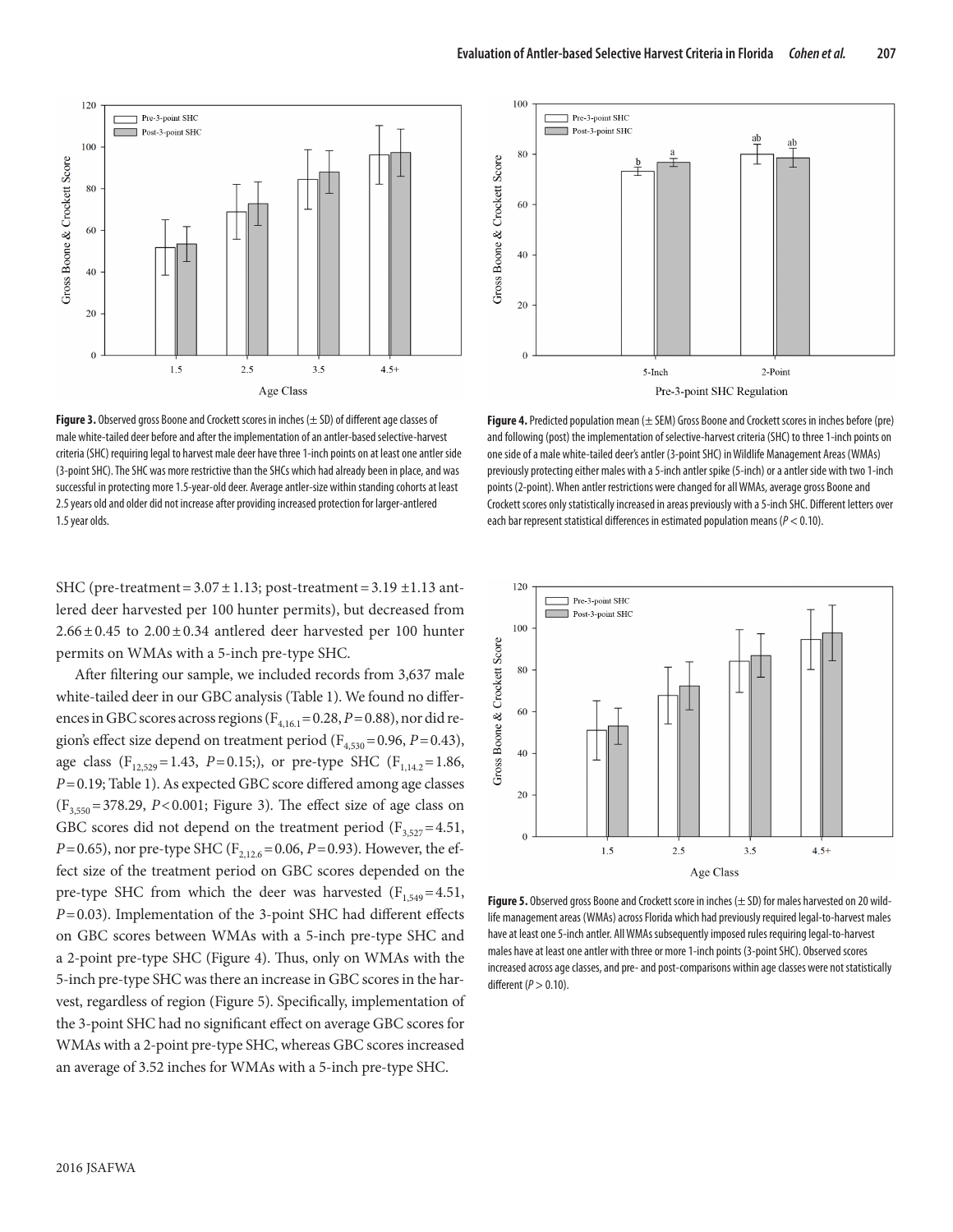## **Discussion**

Despite the commonality of SHCs (Adams and Hamilton 2011), little research has examined the effects associated with its implementation across public lands in the Southeast (Strickland et al. 2001, Demarais et al. 2005). Although SHCs may decrease the harvest of younger age classes, resulting in a more balanced sex- and age-structured deer herd (Milner et al. 2007), other researchers have raised concern that SHCs could result in long-term problems because of negative effects associated with selective pressure on younger, larger-antlered deer (Strickland et al. 2001, Demarais et al. 2005). Specifically, in areas where strong selective pressure is placed on the right-side of antler size's normal distribution, we would expect mean antler size in surviving cohorts to decrease. Although we do not know the percentage of juvenile bucks harvested from the population annually, conditions for this seem possible in Florida, where hunters are allowed to harvest two legal-antlered deer per day for the entire hunting season and the SHC previously in place (5-inch and 2-point SHCs) did not fully protect the yearling age class. Logically, if more yearling males are protected by implementing a more restrictive SHC, we would expect cohorts to be released from this effect and thereby increase average antler-scores, particularly within age-classes. We found the effects of implementing of a 3-point SHC onto WMAs in Florida already enforcing a less-restrictive SHC to be heavily dependent on the type of SHC replaced. Although harvest composition of antlered deer statistically changed across all WMAs, regardless of pre-type SHC, only on WMAs with a 5-inch pre-type SHC did we note any change in HPE and GBC scores. On WMAs with a 2-point pre-type SHC, we estimated the protection of 1.5 year olds to change from 64% to 83%, and noted a change in harvest composition of yearling males from 35% to 18% on average. Despite this increased protection of yearling males, we did not observe a change in HPE, nor did we see any increase in GBC scores relative to the pre-existing 5-inch or 2-point SHC. Thus, it may be these modest increases in protection were not strong enough to promote the increase in age-class antler size we desired, or the 2-point SHC was successfully protecting a large enough portion of each cohort to not affect our metrics of interest. However, it did change the age composition of harvest without increasing HPE, which was a desired outcome. Therefore, hereafter we discuss only what we noted on WMAs previously with a 5-inch SHC.

The 5-inch SHC, which was originally placed on these WMAs in 1994, protected an estimated 44% of 1.5-year-old males. Despite increasing protection by an estimated 39%, we noted that the number of antlered deer harvested per 100 hunter permits decreased by 24%. In other words, this decrease in harvest per hunter effort means someone would have to hunt 66 more days to kill a deer under the 3-point SHC than in the 5-inch SHCs. Previous studies have suggested a similar trend, in which SHCs tend to decrease harvest per unit effort and absolute number of older age-class antlered ungulates harvested (Boyd and Lipscomb 1976, Carpenter and Gill 1987, Weignand and Mackie 1987, Bender and Miller 1999, Demarais et al. 2005). This phenomenon may be mediated by decreased harvest susceptibility of older males (Little et al. 2014) and/or a disproportionate amount of harvest pressure applied to the antlerless segment of the population as a result of decreased eligibility of male deer for harvest. For example, on WMAs with a 5-inch pre-type SHC, female harvest increased by approximately 60% the year after the 3-point SHC was implemented (J. D. Kelly, Florida Fish and Wildlife Conservation Commission, unpublished data). Even if susceptibility and population size were largely unchanged, it is plausible that five years was not sufficient time for populations on WMAs with a 5-inch pre-type SHC to recruit sufficient numbers of males to harvest eligibility in order for HPE to return to pre-3-point SHC implementation levels. Based on historic harvest data, the 3-point SHC protects on average 83%, 44%, 19%, and 11% of the 1.5-, 2.5-, 3.5-, and ≥4.5-year-old age classes, respectively, across Florida. Assuming a stable population and only harvest-induced mortality, it would take at least five years until approximately 90% of the first cohort born under the new 3-point SHC is eligible for harvest. However, nine years was apparently enough time to return to pre-SHC harvest levels for WMAs that were previously a 2-point SHC. It is also possible that a 3-point SHC is more restrictive than its original intent. Hunters often state that it is difficult to judge the length of antler points at a distance or while a deer is moving, which likely results in missed harvest opportunities and decreased HPE.

In Mississippi, the implementation of an SHC protecting 77% of 1.5 year olds from harvest resulted in subsequent cohorts having smaller antler sizes across soil regions (Demarais et al. 2005). Given that antler size at 2.5 years old in Florida is highly correlated with antler size at 1.5 years old (Shea and Vanderhoof 1999), and our percent protection is similar to the aforementioned study in Mississippi (Demarais et al. 2005), it seems logical that SHCs would have a similar effect in Florida. Therefore, we would expect increasing protection of 1.5 year olds would to release subsequent cohorts and increase GBC scores of the harvest. Given that harvest proportion of 1.5 year olds in our study changed from 37% to 19% on WMAs with a 5-inch pre-type SHC, we successfully protected a larger portion of the cohort, yet did not influence age-specific GBC scores, suggesting that the new criteria were insufficient to reverse the process or that pre-existing SHC were not causing degradation of cohort antler sizes. It is also possible that environmen